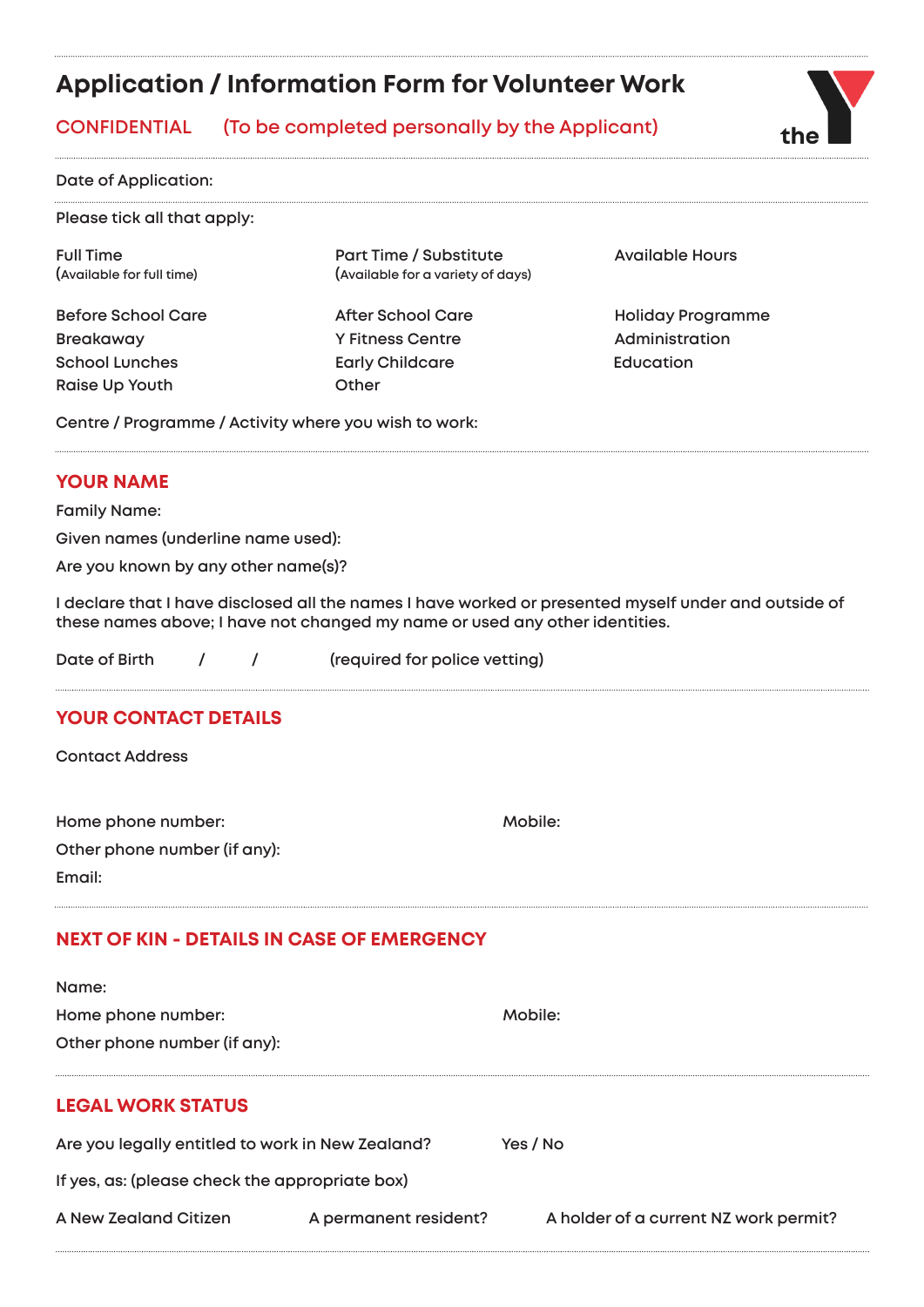**Holders of a work permit/visa with duration less than 24 months will be required to provide a police certificate from their country of origin.**

**For Permanent Residents and holders of current NZ Work Permits we are required to sight and take a copy of your original Permit/Residency documentation.**

**For New Zealand Citizens we are required to sight and take a copy of your original Passport or Birth Certificate and Drivers License.** 

**\*Note, while this application is for volunteering (ie unpaid work), you are still required to be legally entitled to work in NZ.**

**What experience have you had in leadership opportunities?**

#### **EDUCATION /EXPERIENCE:**

**Indicate your highest level of education completed:** 

**List all prior training/experience you have had relative to the position you are applying for:**

| <b>Course/ Certificate/ Activity</b> | Organisation | <b>Dates</b> |
|--------------------------------------|--------------|--------------|
|                                      |              |              |
|                                      |              |              |
|                                      |              |              |
|                                      |              |              |

#### **SKILLS AND SPECIALTIES:**

**In the following list, put a "1" before those activities which you have taught; "2" for those activities you feel competent to teach but have never taught; and "3" for those which you have participated in.**

| Dance                       | <b>Music</b>             | Swimming      | <b>Bowling</b>      |
|-----------------------------|--------------------------|---------------|---------------------|
| Arts and Crafts             | <b>Nature Activities</b> | Skateboarding | Cooking             |
| <b>Backpacking</b>          | Orienteering             | <b>Biking</b> | <b>Skating</b>      |
| <b>Basketball</b>           | Rock-climbing            | Surfing       | Golf                |
| Kayaking                    | Soccer                   | Rugby         | <b>Play Station</b> |
| Drama                       | Song Leading             | Dodge Ball    | Camping             |
| <b>Health &amp; Fitness</b> | <b>Stand Up Boards</b>   | Other         |                     |

**What skills are you hoping to gain?**

**When could you commence work as a volunteer?**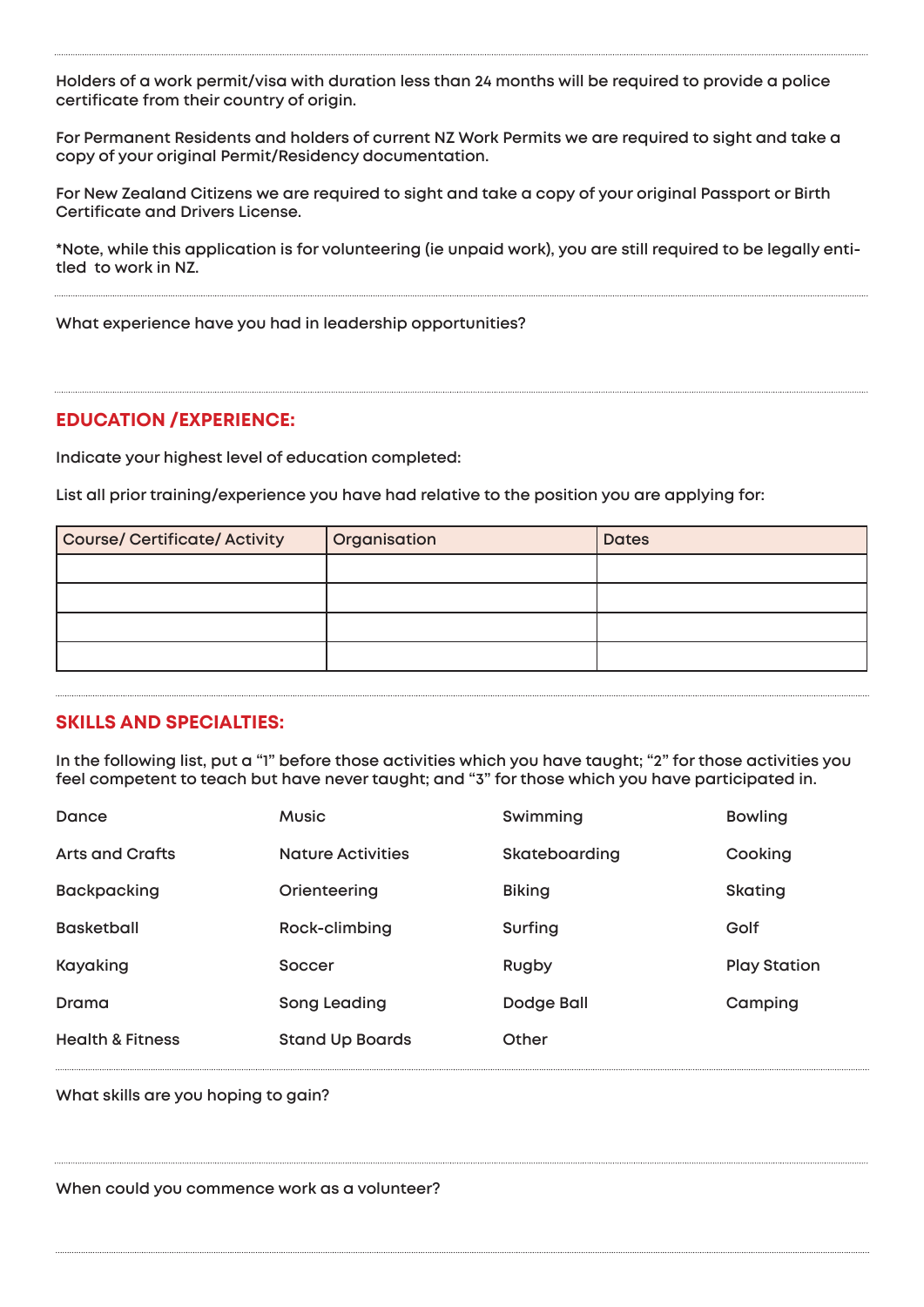## **AVAILABILITY:**

| Day       | <b>Start time</b> | <b>Finish time</b> |
|-----------|-------------------|--------------------|
| Monday    |                   |                    |
| Tuesday   |                   |                    |
| Wednesday |                   |                    |
| Thursday  |                   |                    |
| Friday    |                   |                    |
| Saturday  |                   |                    |
| Sunday    |                   |                    |

#### **REFEREES**

**We require two satisfactory referee checks prior to being able to offer any voluntary engagement (eg this could be from a sports coach, teacher or employer).**

 **Name: Phone number: Email: Relationship to Applicant: Name:** 

**Phone number: Email:**

**Relationship to Applicant:**

**I ............................................................................(full name) consent to a representative from the YMCA doing an appropriate background check on a confidential basis about me (including from representatives of my previous employers and/or referees) and authorise the information sought to be released by them to the YMCA for the purposes of ascertaining my suitability for the volunteer position for which I am applying. I understand that the information received by YMCA is supplied in confidence as evaluative material and will not be disclosed to me.**

| Signature:                                                                                                                                                                  | Date:    |
|-----------------------------------------------------------------------------------------------------------------------------------------------------------------------------|----------|
| <b>GENERAL</b>                                                                                                                                                              |          |
| Do you have any criminal convictions, not including any concealed<br>under the Criminal Records (Clean Slate) Act 2004?                                                     | Yes / No |
| Have you been the subject of a Diversion ordered by the Courts?                                                                                                             | Yes / No |
| Are you awaiting the hearing of charges in a Civil or Criminal Court of Law?                                                                                                | Yes / No |
| Have you ever been subject to any form of investigation or diversion by<br>Child Youth & Family or a similar agency?                                                        | Yes / No |
| Prior to any offer of volunteer work you will be asked to complete a Consent to Disclosure of<br>Information Form - Police Record Check (if you are the age of 18 or over). |          |